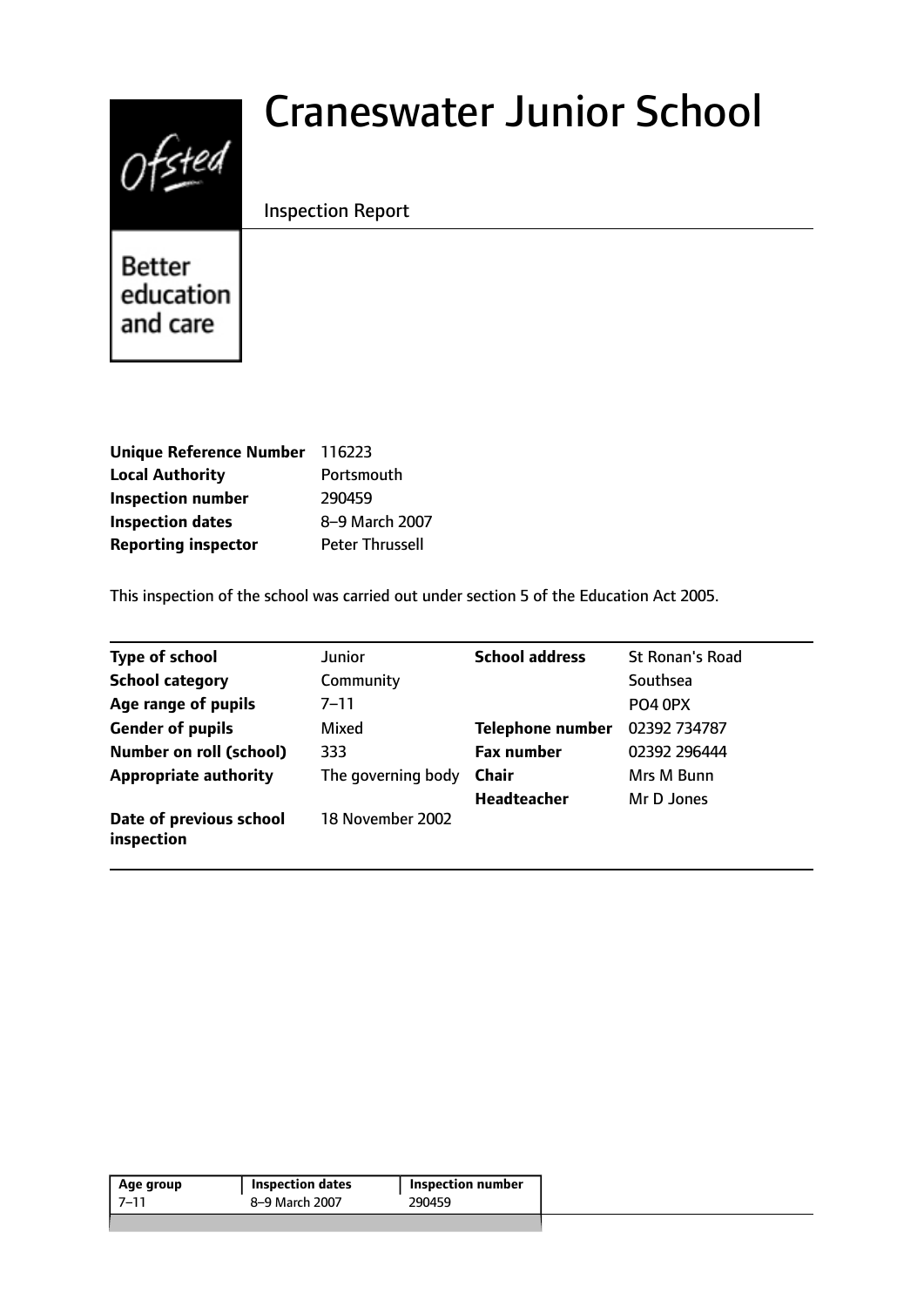© Crown copyright 2007

Website: www.ofsted.gov.uk

This document may be reproduced in whole or in part for non-commercial educational purposes, provided that the information quoted is reproduced without adaptation and the source and date of publication are stated.

Further copies of this report are obtainable from the school. Under the Education Act 2005, the school must provide a copy of this report free of charge to certain categories of people. A charge not exceeding the full cost of reproduction may be made for any other copies supplied.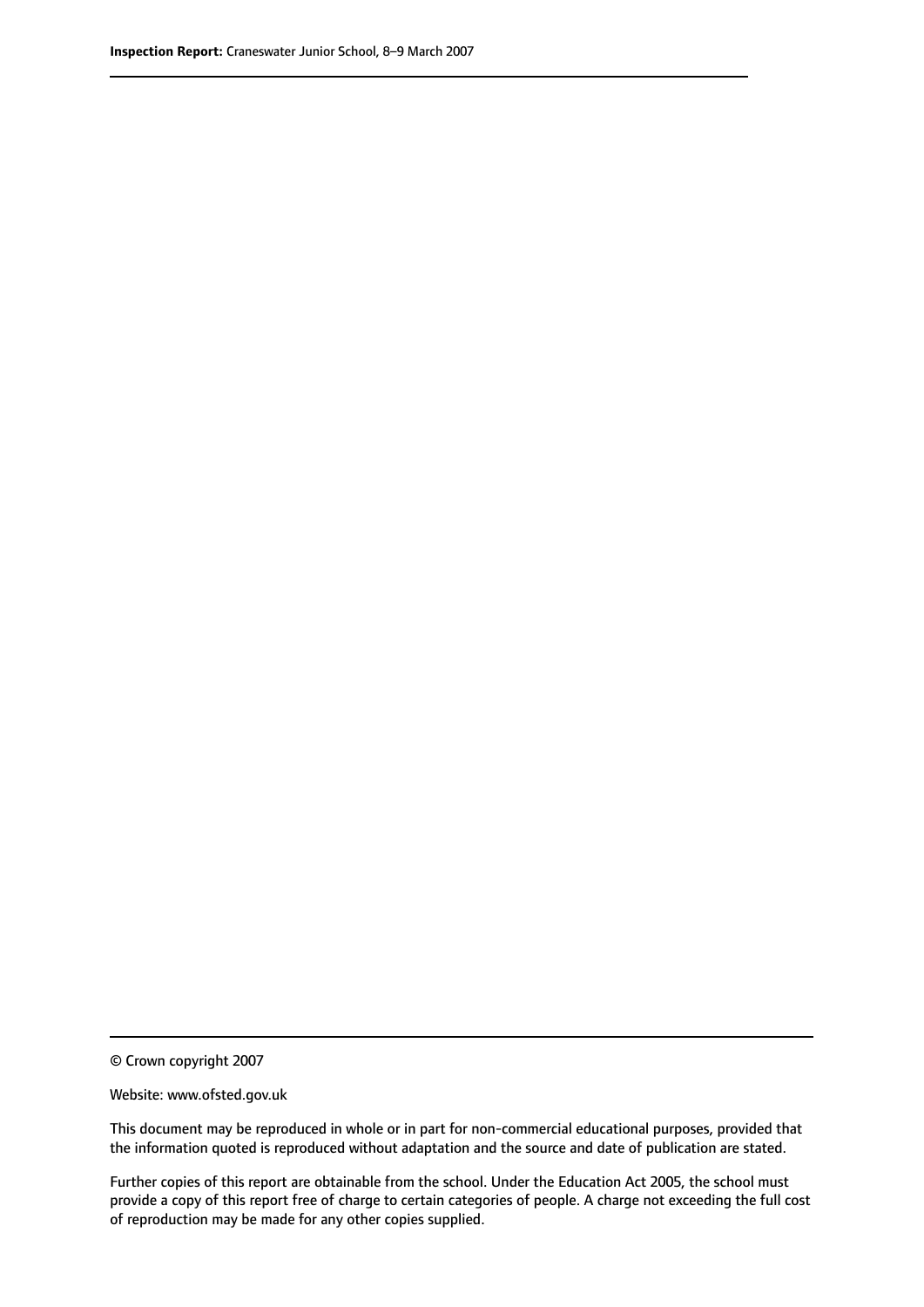# **Introduction**

The inspection was carried out by three Additional Inspectors.

# **Description of the school**

Craneswater is a larger than average junior school. Pupils come from a variety of backgrounds, some of which are disadvantaged. A higher than average proportion of pupils comes from minority ethnic backgrounds, of which a high proportion has English as an additional language.

## **Key for inspection grades**

| Grade 1 | Outstanding  |
|---------|--------------|
| Grade 2 | Good         |
| Grade 3 | Satisfactory |
| Grade 4 | Inadequate   |
|         |              |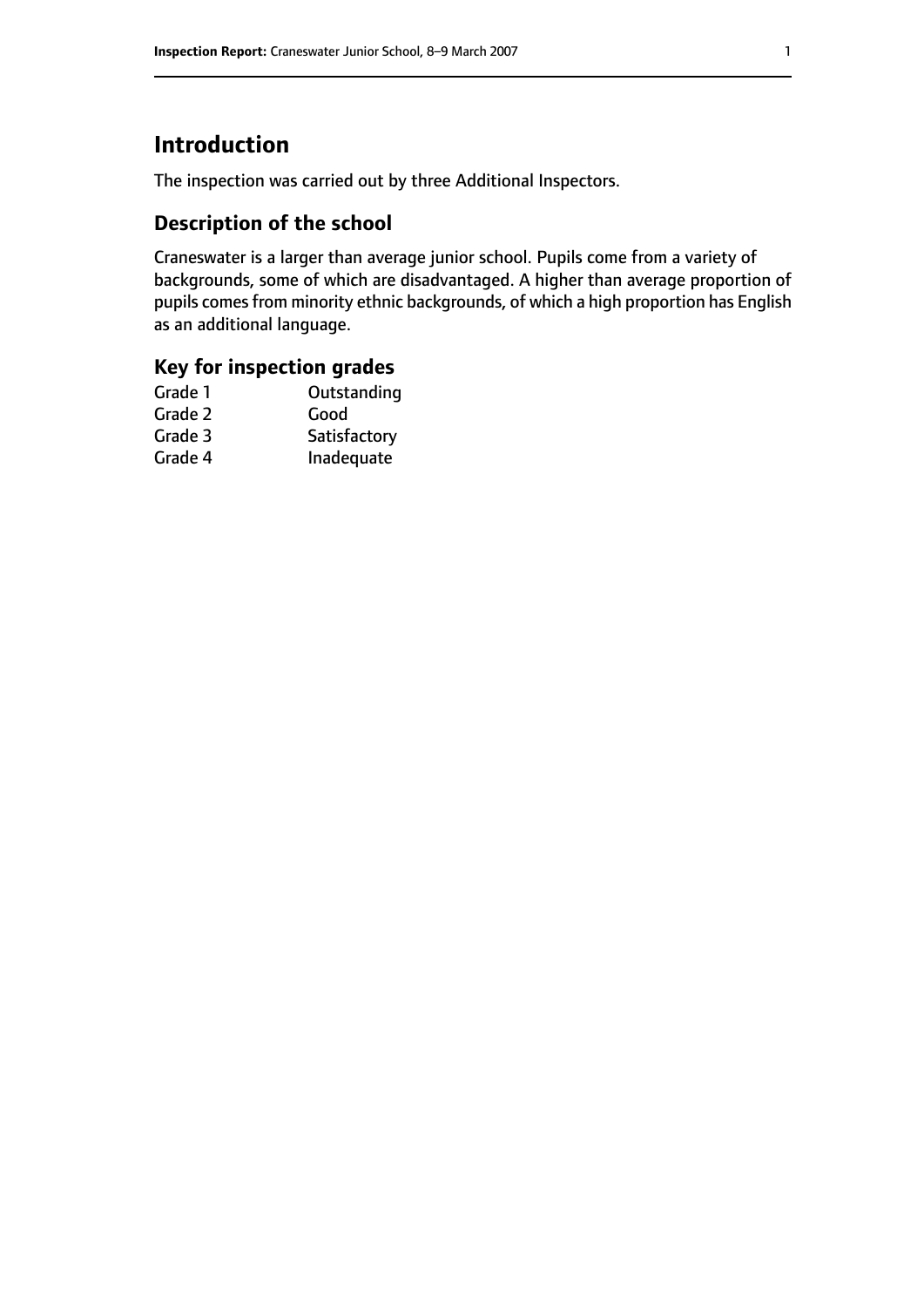# **Overall effectiveness of the school**

#### **Grade: 2**

Craneswater is a good school. Under the committed leadership of the headteacher, the school provides a good level of care for its pupils. Where necessary, it draws on its good links with local schools and other agencies to ensure pupils' well-being and safety. Parents are also encouraged to play a part in supporting their children's learning. There is a good level of personal development and academic achievement. Parents commented, 'My children are always enthusiastic to come to school' and 'I am superbly happy with my son's progress'. The headteacher, well supported by his deputy, has developed a leadership team that is growing in strength. Consequently, considerable improvement has been made in pupils' achievements in English and, more recently, in mathematics. Overall, progress is now good as a result of good teaching. Pupils' achieve standards in line with national expectations for their age by the time they leave school.

Good behaviour and positive attitudes to learning contribute to pupils' success in school. They greatly enjoy everything about school, especially lessons where they can be creative, such as art and music, and the opportunities offered through an enriched curriculum. Pupils are well aware that the different sporting activities help them to keep fit, and they benefit from the well planned and extensive outside play areas. These encourage them to look out for each other and think about their own safety. Pupils recognise the importance of a healthy diet and the need to 'eat three meals a day'. The school council appreciates its involvement in school life, particularly through the fund raising activities it organises.

Pupils are increasingly involved in their own learning. Lessons are planned with clear learning outcomes, which are discussed with pupils, providing a measure against which they can assess how well they are doing. Teachers use assessment information particularly well in English to plan work and set individual targets for pupils to aim for. Pupils understand that these targets help them to make their work even better. Assessment information is not yet used quite as well in mathematics. The work set does not always sufficiently match what pupils' need to learn next and as a result progress is slowed.

The school is accurate in the evaluation of its performance, and good improvement has been made since the last inspection. Particular attention has been made to developing a full and interesting curriculum with planned links between subjects. This makes learning purposeful and enjoyable, and reinforces basic skills well. Senior staff analyse data carefully and identify areas to work on. This had led to considerable improvements in English, with standards in writing now being above average. The planned improvements for mathematics, including a better match of work to pupils' abilities, are starting to impact on achievement. As the school has already identified, these and other improvements now need to be rigorously monitored to ensure their success. The school is well placed to tackle these issues and make further improvements.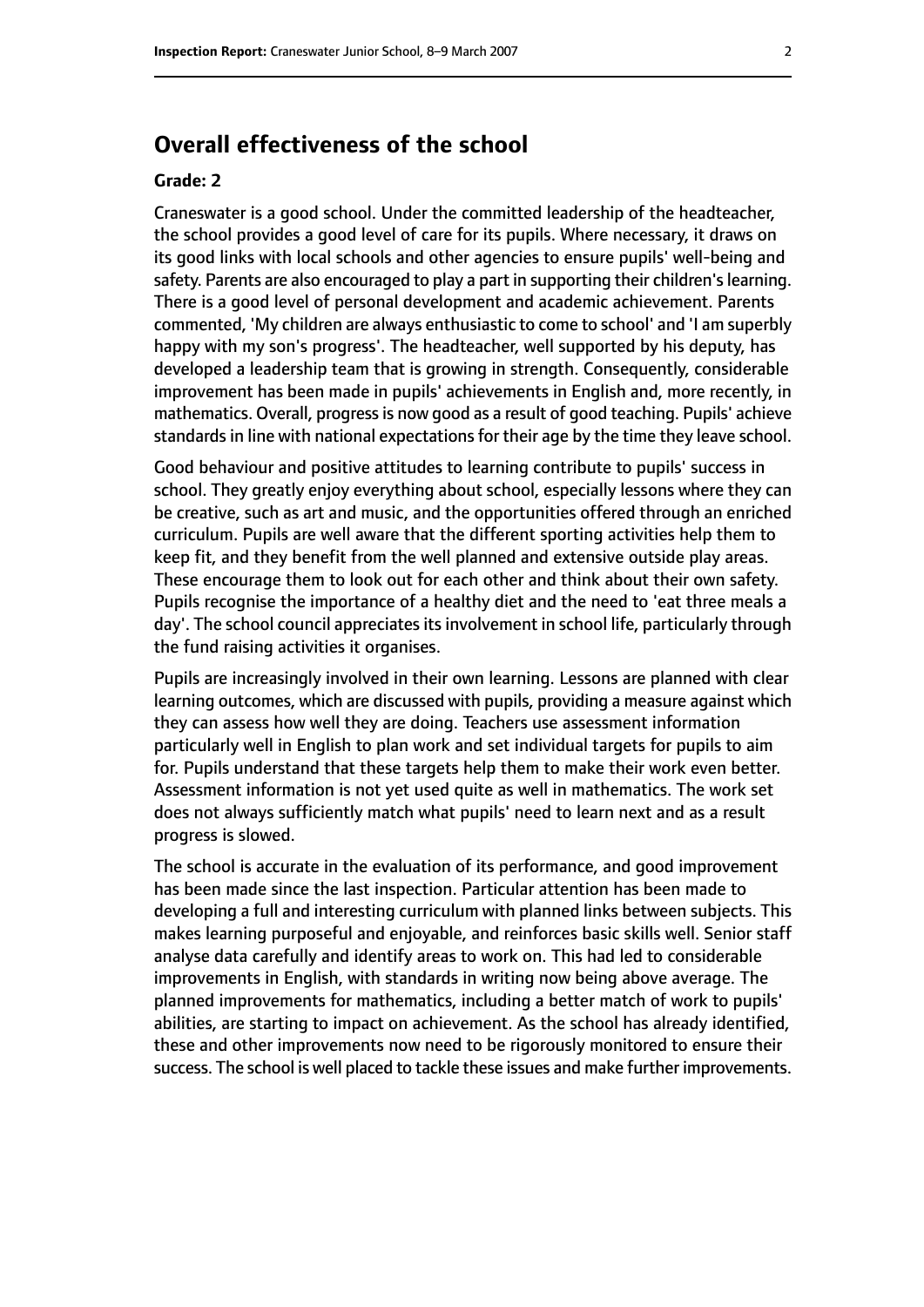#### **What the school should do to improve further**

- Raise standards, particularly in mathematics, by making fuller use of assessment information to plan appropriate and challenging work for all pupils.
- Ensure that the school's planned improvements, particularly in mathematics, are rigorously monitored and evaluated.

# **Achievement and standards**

#### **Grade: 2**

Standards overall are average and achievement is good. In the 2006 Year 6 tests, English results showed that pupils made excellent progress given their starting points in Year 3. This came about through very well focused action in recent years. This action has introduced a whole-school approach to teaching reading and writing, drawing on the ideas set out in a published programme. Regular assessments enable teachers to closely identify where pupils are in their learning and to plan the next steps. In mathematics, standards, although remaining broadly average, have been slowly declining in recent years. Action taken recently has started to impact on the progress made by pupils. The school has looked at the step-by-step development of pupils' skills so that necessary steps are not missed out. More attention to problem-solving is helping pupils to develop and apply these skills. Consequently, pupils generally are now making better progress in mathematics, and there are indications that standards by Year 6 are rising, particularly those of more able pupils.

## **Personal development and well-being**

#### **Grade: 2**

Pupils' personal development and well-being are good as is their spiritual, moral, social and cultural development. They develop a good understanding of how to deal with their own feelings and those of others. Relationships are good and pupils enjoy school. One pupil commented, 'Every one feels welcome, lots of good facilities and teachers are fair and friendly'. The school has worked hard to improve attendance and, at the time of inspection it was broadly in line with the national average. Pupils take their responsibilities as school council members seriously and, as 'big brothers and sisters', they take care of others by making suggestions to improve play time activities. Pupils are well aware of how to stay safe and appreciate the school's efforts to ensure this. Through the well thought out personal, social and health education curriculum, pupils are developing a good understanding of healthy eating. They appreciate the importance of exercise and many participate in the extensive range of clubs and sporting activities provided for them. There are good links with other schools both here and abroad, such as the one in Ghana. Along with the growing links with the local community, these are helping pupils to develop a good understanding of their responsibilities as citizens of a wider community. Pupils are well prepared for their future life and learning, with their abilities in basic skills contributing positively to their self-confidence.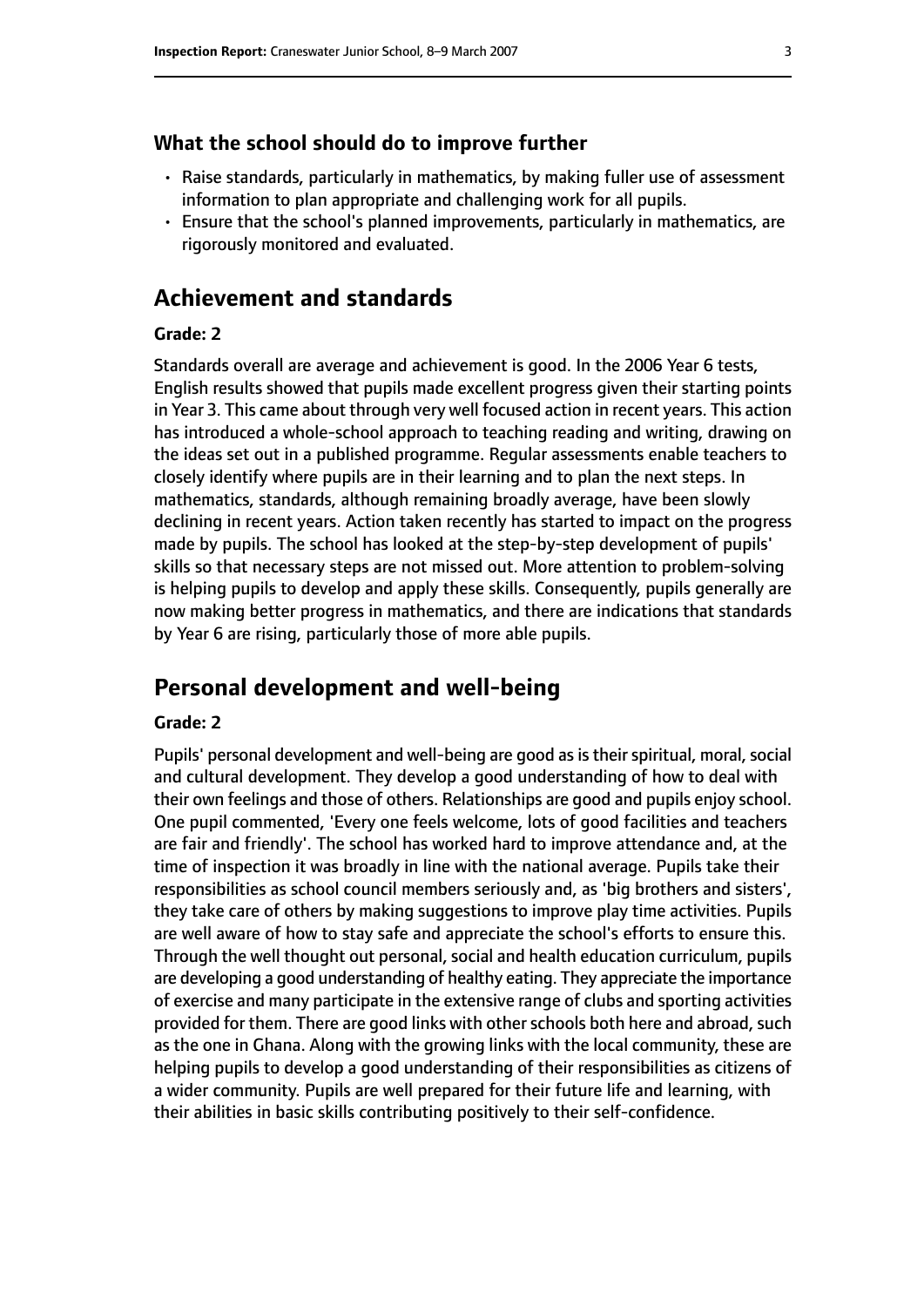# **Quality of provision**

#### **Teaching and learning**

#### **Grade: 2**

Teaching and learning are good overall. Assessment, along with good subject knowledge, is used well by teachers in planning the next steps in pupils' learning, particularly in English. Although pupils are grouped according to ability for mathematics, their teaching is not always as well planned and they are not always challenged sufficiently. Questioning strategies are used well to extend pupils' learning and challenge their thinking. Relationships are positive. Teachers use a range of methods well to engage pupils' attention and to develop their personal skills. For example, pupils enjoy being given the opportunity to work independently and in groups on problem-solving tasks. The fun pupils had in a Year 6 set when learning about proportion and ratio is typical of how pupils enjoy and are involved in their learning in the best lessons. Teaching assistants provide good additional support, especially for pupils with learning difficulties and those who are learning English as an additional language. Teachers' marking of pupils' work is effective. Teachers provide evaluative comments showing pupils how well they have done and how they can improve their work. Pupils respond well to this guidance.

#### **Curriculum and other activities**

#### **Grade: 2**

The curriculum is good and generally well matched to pupils' learning needs. However, in mathematics not enough care is taken to ensure that the work planned is fully appropriate and builds upon previously taught skills. The curriculum is enriched well by a wide range of visits, visitors and a very good number of extra activities. A residential visit for each year group promotes pupils' personal development and positive attitudes to learning. As one parent commented, 'The residential field trips have enhanced the class-based teaching, boosted confidence and self esteem and have proved to be very enjoyable experiences.' The school's good provision for physical and health education, involving sports coaches from a nearby school, has been recognised by the achievement of national awards. There is a good range of equipment for information and communication technology. Opportunities to use these facilities to support teaching and learning are developing well.

#### **Care, guidance and support**

#### **Grade: 2**

Care, guidance and support are good. The school has a strong commitment to caring, which is reflected in the good arrangements for safeguarding the welfare of pupils. Pupils say that staff are friendly and fair and that they can talk to them if they have any worries. An effective inclusion manager ensures that there is good support for pupils at early stages of learning English, for those with particular learning difficulties, and for those with social and behavioural needs. This enables them to take a full part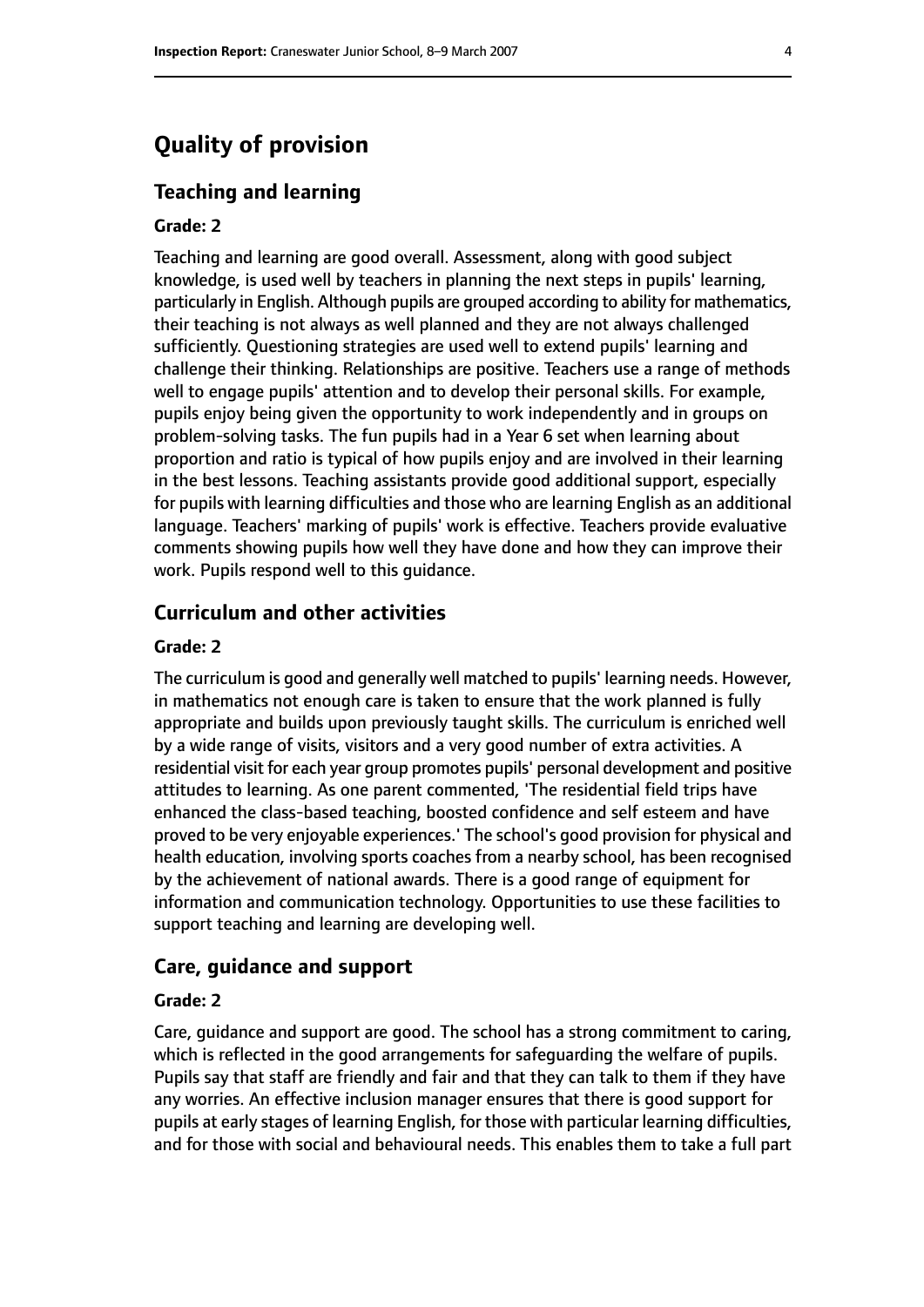in school life and achieve as well as their classmates. The academic guidance given to pupils is good, overall. There are good assessment procedures, particularly in English, that enable teachers to guide pupils well in their learning. Individual target setting is well established in English. Pupils understand that these targets, along with constructive marking, help them to improve their work and to move forward in their learning. The school recognises that further use should be made of assessments in mathematics to guide pupils in their learning.

# **Leadership and management**

#### **Grade: 2**

Leadership and management are good. The school carefully monitors and accurately evaluates its work, identifying appropriate areas for action. As a result, an effective English coordinator has taken action that has raised achievement and standards in English. More recent action in mathematics, well planned by an enthusiastic coordinator, is yet to impact as fully. Both coordinators have been influential in developing teaching styles to bring about these improvements. They have looked at planning and pupils' work, but, along with other senior managers, are not yet more fully involved in monitoring, particularly in lessons, to ensure that any improvements are sustained. Governors are involved well in the life and work of the school and have a good understanding of its performance. Parents are generally supportive of the school. A very small minority is concerned that its views are not always listened to sufficiently, particularly in relation to the few incidents of inappropriate behaviour.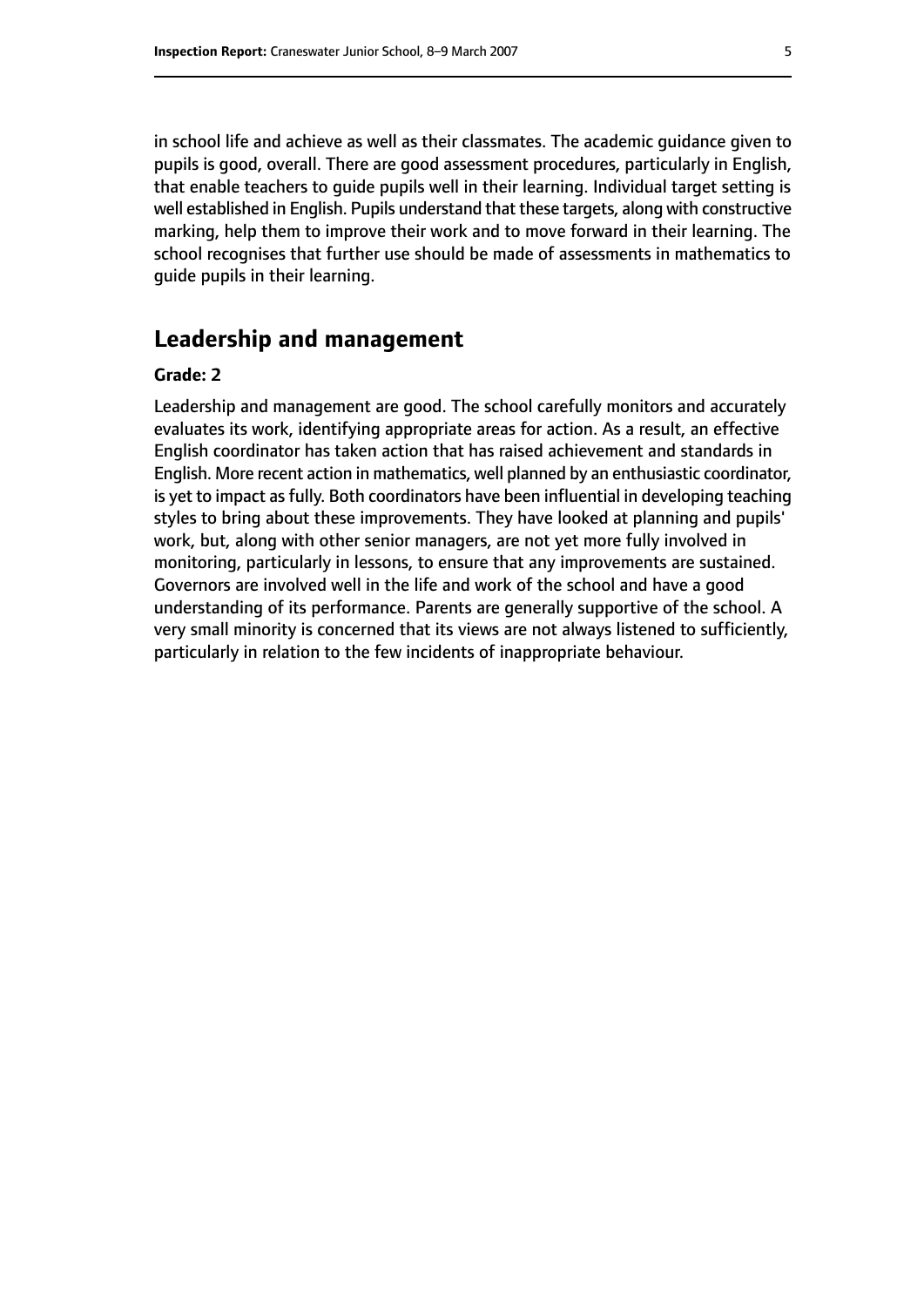**Any complaints about the inspection or the report should be made following the procedures set out inthe guidance 'Complaints about school inspection', whichis available from Ofsted's website: www.ofsted.gov.uk.**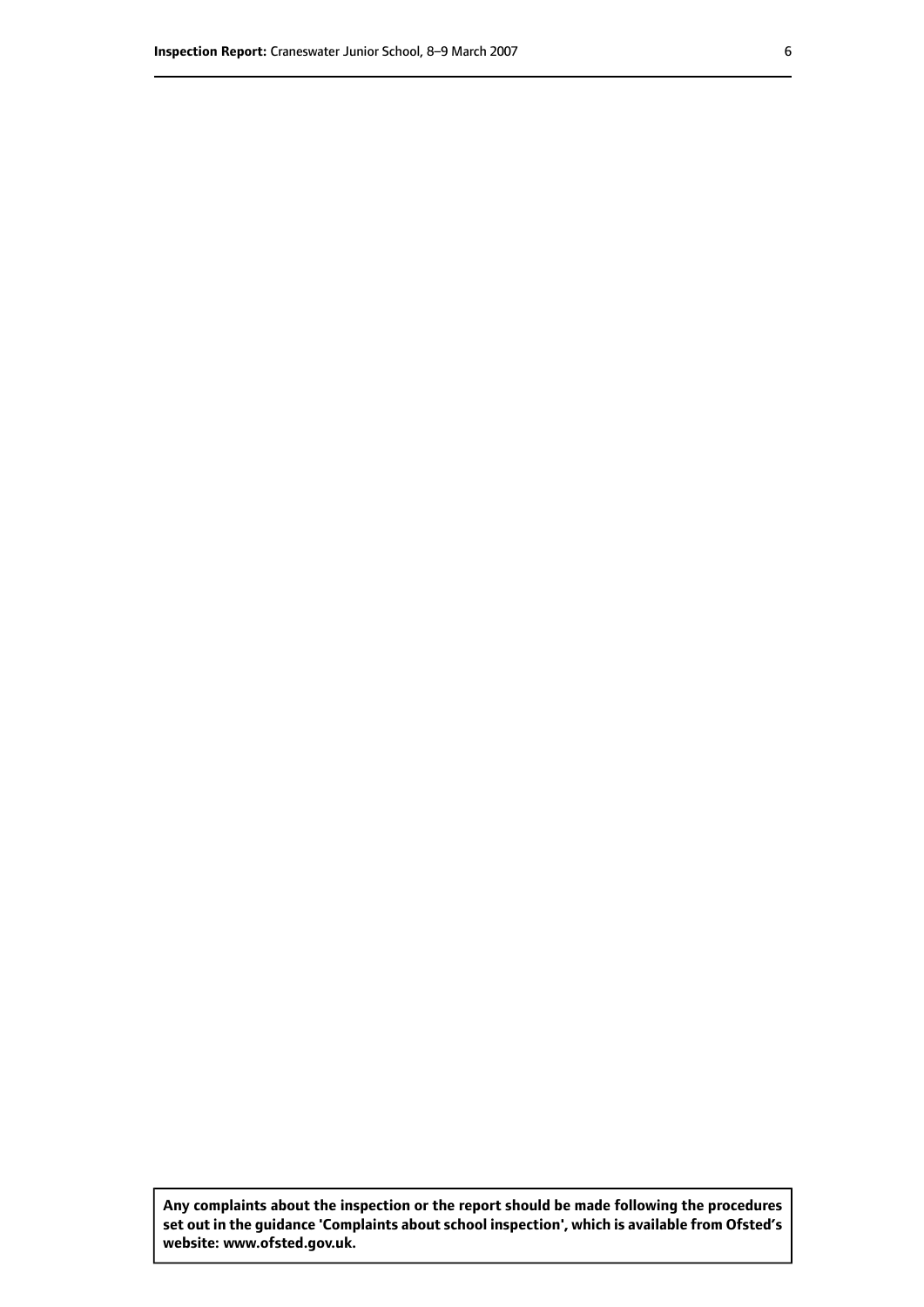# **Inspection judgements**

| $^{\circ}$ Key to judgements: grade 1 is outstanding, grade 2 good, grade 3 satisfactory, and grade 4 $^{\circ}$ | School         |
|------------------------------------------------------------------------------------------------------------------|----------------|
| inadequate                                                                                                       | <b>Overall</b> |

# **Overall effectiveness**

| How effective, efficient and inclusive is the provision of education, integrated<br>care and any extended services in meeting the needs of learners? |     |
|------------------------------------------------------------------------------------------------------------------------------------------------------|-----|
| How well does the school work in partnership with others to promote learners'<br>well-being?                                                         |     |
| The effectiveness of the school's self-evaluation                                                                                                    |     |
| The capacity to make any necessary improvements                                                                                                      |     |
| Effective steps have been taken to promote improvement since the last<br>inspection                                                                  | Yes |

# **Achievement and standards**

| How well do learners achieve?                                                                               |  |
|-------------------------------------------------------------------------------------------------------------|--|
| The standards <sup>1</sup> reached by learners                                                              |  |
| How well learners make progress, taking account of any significant variations between<br>groups of learners |  |
| How well learners with learning difficulties and disabilities make progress                                 |  |

# **Personal development and well-being**

| How good is the overall personal development and well-being of the<br>learners?                                  |  |
|------------------------------------------------------------------------------------------------------------------|--|
| The extent of learners' spiritual, moral, social and cultural development                                        |  |
| The behaviour of learners                                                                                        |  |
| The attendance of learners                                                                                       |  |
| How well learners enjoy their education                                                                          |  |
| The extent to which learners adopt safe practices                                                                |  |
| The extent to which learners adopt healthy lifestyles                                                            |  |
| The extent to which learners make a positive contribution to the community                                       |  |
| How well learners develop workplace and other skills that will contribute to<br>their future economic well-being |  |

# **The quality of provision**

| How effective are teaching and learning in meeting the full range of the<br>learners' needs?            |  |
|---------------------------------------------------------------------------------------------------------|--|
| How well do the curriculum and other activities meet the range of needs  <br>and interests of learners? |  |
| How well are learners cared for, guided and supported?                                                  |  |

 $^1$  Grade 1 - Exceptionally and consistently high; Grade 2 - Generally above average with none significantly below average; Grade 3 - Broadly average to below average; Grade 4 - Exceptionally low.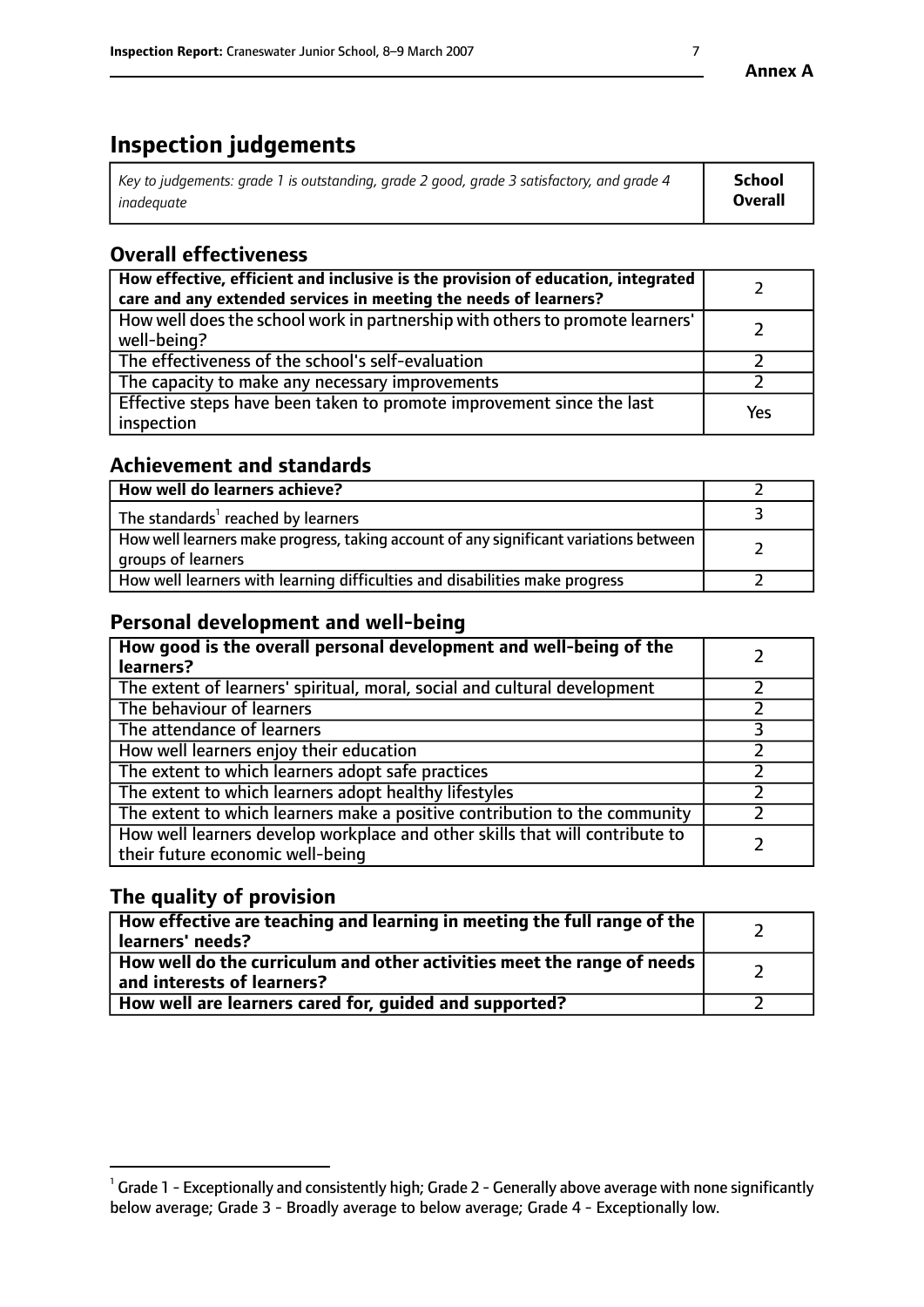#### **Annex A**

# **Leadership and management**

| How effective are leadership and management in raising achievement<br>and supporting all learners?                                              |               |
|-------------------------------------------------------------------------------------------------------------------------------------------------|---------------|
| How effectively leaders and managers at all levels set clear direction leading<br>to improvement and promote high quality of care and education |               |
| How effectively performance is monitored, evaluated and improved to meet<br>challenging targets                                                 | $\mathcal{L}$ |
| How well equality of opportunity is promoted and discrimination tackled so<br>that all learners achieve as well as they can                     |               |
| How effectively and efficiently resources, including staff, are deployed to<br>achieve value for money                                          | $\mathcal{P}$ |
| The extent to which governors and other supervisory boards discharge their<br>responsibilities                                                  |               |
| Do procedures for safequarding learners meet current government<br>requirements?                                                                | Yes           |
| Does this school require special measures?                                                                                                      | No            |
| Does this school require a notice to improve?                                                                                                   | <b>No</b>     |